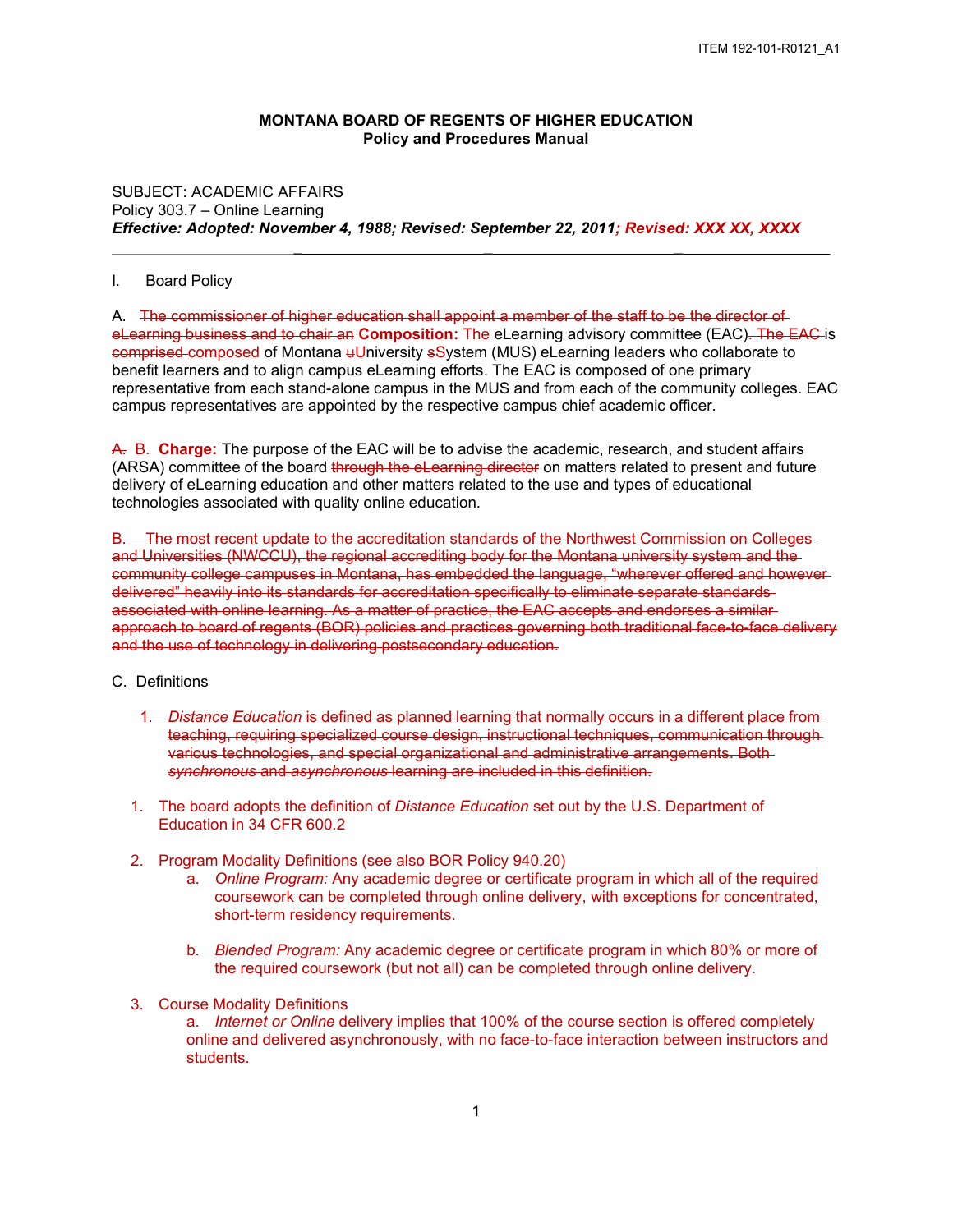# **MONTANA BOARD OF REGENTS OF HIGHER EDUCATION Policy and Procedures Manual**

#### SUBJECT: ACADEMIC AFFAIRS Policy 303.7 – Online Learning *Effective: Adopted: November 4, 1988; Revised: September 22, 2011; Revised: XXX XX, XXXX*

\_ \_ \_ b. *Video Conferencing* is characterized by a course section offered through scheduled (synchronous) interactive video, including desktop conferencing.

c. *Blended* delivery is designed specifically to be delivered partially online in an asynchronous format and partially through face-to-face (F2F) interaction, typically in the classroom. Both online and F2F interactions are required for the course. This delivery is characterized by the expectation of reduced F2F class meeting time when compared to the equivalent credit classroom course.

d. *Hybrid-Flexible* or 'Hyflex' delivery is any class section where students may choose to attend either in an assigned face-to-face environment or in an online environment, synchronously or asynchronously.

e. *Other Distance* delivery includes courses other than internet/online and interactive video, and may include correspondence courses, tape/DVD delivery, etc.

- 2. *Face-to-Face/Enhanced* delivery is characterized when instruction occurs in a traditional classroom with face-to-face interaction between the instructor and students, at any local campus or remote site, and includes utilization of technology to enhance the class without reducing student seat-time.
- 3. *Internet or Online* delivery implies that 100% of the course section is offered completely online and delivered asynchronously, with no face-to-face interaction between instructors and students.
- 4. *Video Conferencing* is characterized by a course section offered through scheduled (synchronous) interactive video, including desktop conferencing.
- 5. *Blended* learning is designed specifically to be delivered partially online in an asynchronous format and partially through face-to-face (F2F) interaction, typically in the classroom. Both onlineand F2F interactions are required for the course. This delivery is characterized by the expectation of reduced F2F class meeting time when compared to the equivalent credit classroom course.
- 6. *Other Distance Learning* includes courses other than internet/online and interactive video, and may include correspondence courses, tape/DVD delivery, etc.

## **II. Reporting Procedures**

A. The director of eLearning business will annually identify data elements involving online learning to begathered on an annual basis, and will rely upon the use of these definitions in the gathering of data from the campuses and the MUS data warehouse. By September 15th of each year, the director EAC, with assistance from the office of the commissioner, shall file with the ARSA committee of the board, an annual report of online distance learning activity over the preceding fiscal year. The director will provide guidelines to the campuses for the format and content of this annual report, the web site presence of online programs will be updated at least annually, and the director will publish a compiled report on the MUS web site a[t](http://mus.edu/online) [http://mus.edu/online.](http://mus.edu/online)

B. The EAC serves as a formal conduit for campuses and OCHE to share technology interests, adaptations, uses, experiences for the purposes of judging and evaluating compatibility and possible multicampus purchasing/licensing efficiencies that can be discussed and attained where feasible, as well as to offer periodic recommendations to the ARSA committee of the board, as needed. Campuses considering the acquisition of large-scale interactive delivery systems and/or learning management systems to support